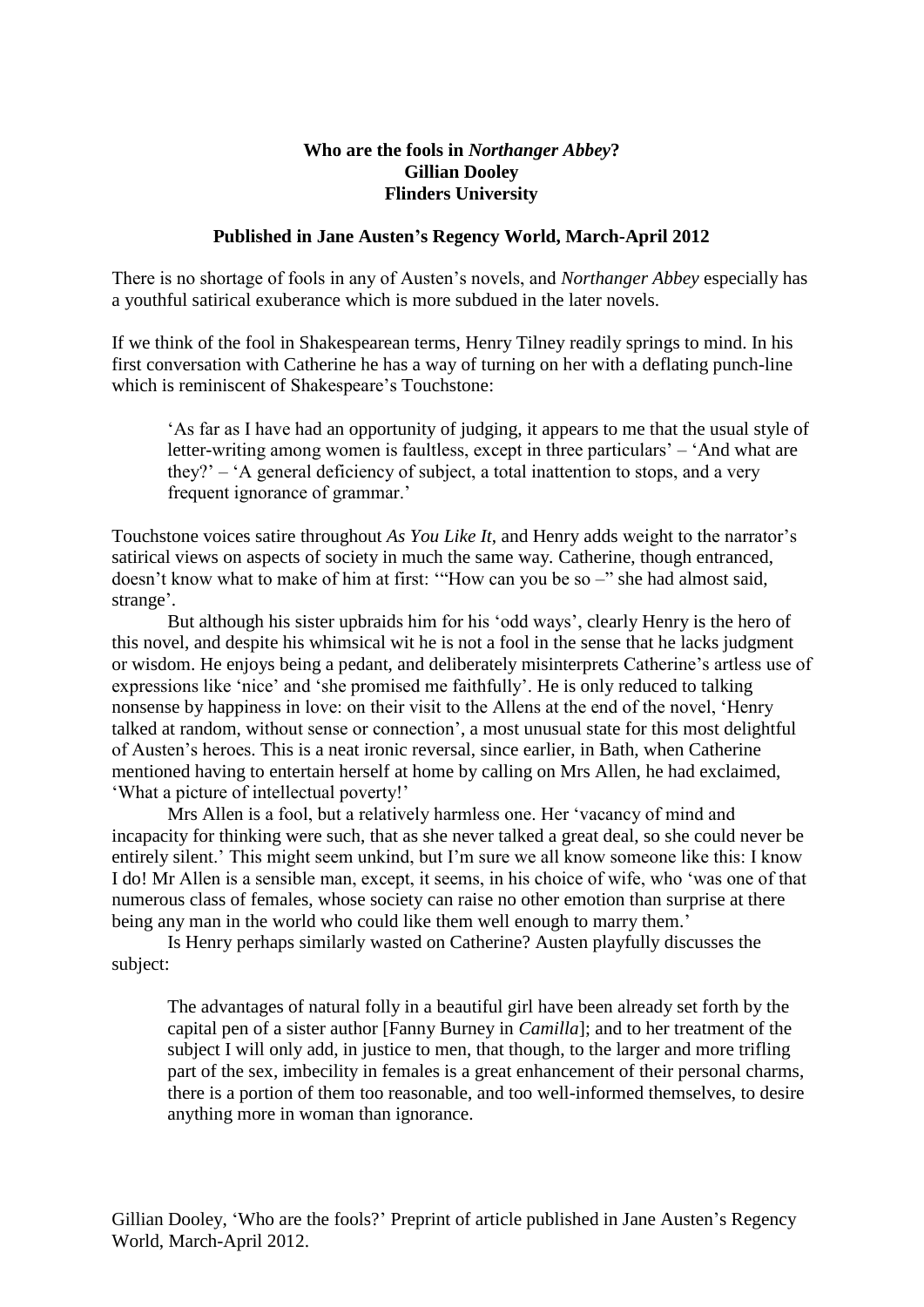But is Catherine really foolish? She is certainly naïve: as she shows in an early conversation with Eleanor Tilney, after which 'they parted – on Miss Tilney's side with some knowledge of her new acquaintance's feelings, and on Catherine's, without the smallest consciousness of having explained them'. And it's true that the words 'folly' and 'foolish' often appear in relation to Catherine. At the cotillion ball in Bath the narrator talks of Catherine's 'selfcondemnation for her folly, in supposing that among such a crowd they should even meet with the Tilneys in any reasonable time'; upon finding that the mysterious scroll in the cabinet in her Northanger Abbey bedroom is a laundry list, she thinks, 'Heaven forbid that Henry Tinley should ever know her folly'. Later, of course, he does 'find her out' when he discovers her in his mother's bedroom, and she despairs: 'her folly, which now seemed even criminal, was all exposed to him, and he must despise her for ever.' But Henry is merciful and after a couple of days she's able to reflect that 'an occasional memento of past folly, however painful, might not be without use'.

It's striking how often she is described as being aware of her folly, which is, of course, the beginning of wisdom. As Touchstone says, 'a fool doth think he is wise, but the wise man knows himself to be a fool' – and we might observe that Austen specifically refers to the 'great store of information' Catherine gained by reading Shakespeare.

There is little doubt that John Thorpe thinks himself very wise, but that he is a paragon of self-deception, as can be seen in the conversation he has with Catherine after Isabella and James become engaged. Catherine is all artlessness and either can't or won't understand Thorpe's intentions. 'And as to most matters,' she says, 'to say the truth, there are not many that I know my own mind about.' Thorpe responds, 'By Jove, no more do I! It is not my way to bother my brains with what does not concern me. My notion of things is simple enough. Let me only have the girl I like, say I, with a comfortable house over my head, and what care I for all the rest? Fortune is nothing. I am sure of a good income of my own; and if she had not a penny, why so much the better.'

Catherine might seem rather naively obtuse here, but the amount of inaccuracy in the last paragraph is obvious: It *is* Thorpe's way to bother his brains with what doesn't concern him, and he *does* care about money, just as his sister Isabella does. Isabella, however, is more calculating then John: more duplicitous and manipulative, as Catherine realises when she finally receives a letter from her after the engagement with James has been broken: 'Such a strain of shallow artifice could not impose even upon Catherine. Its inconsistencies, contradictions, and falsehood, struck her from the very first.'

General Tilney would have to be very foolish himself to be taken in by John Thorpe – to believe his boasts about the Morland family in the first place, and then to take him at his word when Isabella and James's engagement is broken off and he declares them to be 'a necessitous family; numerous too almost beyond example … a forward, bragging, scheming race'. It seems unlikely that a man of the world like the General would believe this nonsense from Thorpe, who couldn't impose even on the naïve Catherine, but as Anne Ehrenpreis observes in her introduction to the Penguin Classics edition of the novel, the General 'changes as Jane Austen's requirements for him vary. … since [his] function is "to promote the general distress of the work" we are not allowed to take him seriously.'

Austen, in her disquisition in praise of folly, says that 'to come with a well-informed mind is to come with an inability of administering to the vanity of others, which a sensible person would always wish to avoid. A woman especially, if she have the misfortune of knowing any thing, should conceal it as well as she can.' 'Tis folly to be wise', indeed!